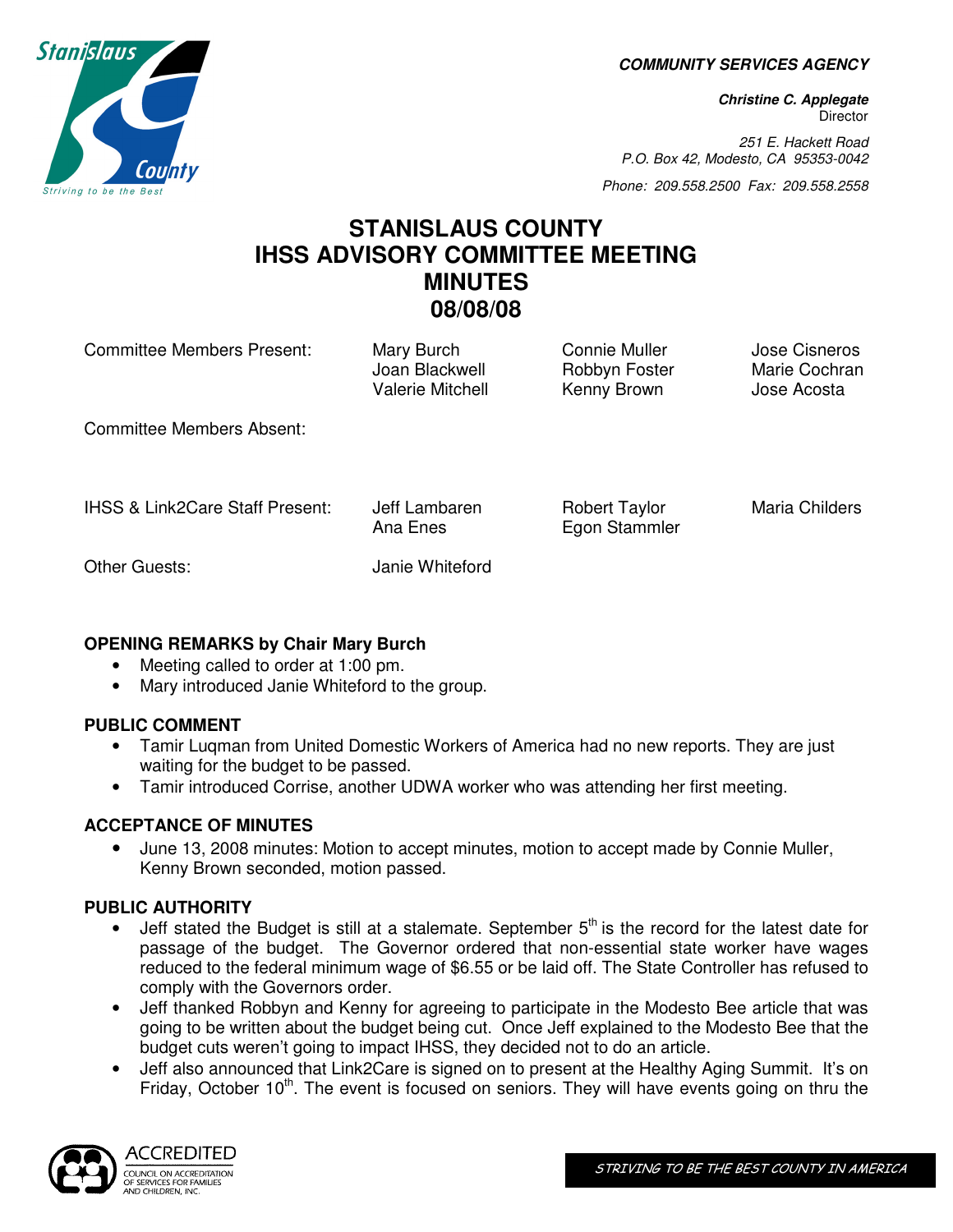day, section on fall prevention, flu shots will be available, veteran services, and lunch is provided. It is being held at Modesto Center Plaza from 8:30am-4:00pm.

- Jeff asked if we should move the IHSSAC October meeting or skip it since it interferes with the Healthy Aging Summit. Robbyn suggested the meeting to be moved to Thursday, October  $9<sup>th</sup>$ . Everyone agreed that would work.
- Link2Care is still working with the Senior Fall Prevention Coalition. Currently working on material to present to the Board of Supervisors on September 16<sup>th</sup> to help kick off Senior Fall Prevention.
- Connie Muller suggested that there be random drug testing with the Providers. She said she had a problem with one of her Providers and thinks it should be a requirement. Jeff mentioned we can't do random testing, but we would look at possibly doing it pre-employment. Also Jeff reminded everyone that the Recipient, as the employer, can fire a Provider at any time.

#### **LEGISLATIVE UPDATE**

- AB2716, Paid Sick Leave This would entitle all workers in California to be paid for sick leave if they work at least seven days in a year for an employer. This was rejected. It went to the senate suspense file.
- AB2136, Auto Insurance Bill This bill prohibits insurance companies from charging IHSS Providers more on their auto insurance because they transport IHSS Recipients. This bill is currently in limbo since the Governor isn't signing any bills until the budget is passed.
- AB2038, Elder Abuse Registry The phrase "dependent adult" was changed to "Adult with disabilities", and would move the primary responsibility to law enforcement for abuse reporting. This bill is also currently in limbo since the Governor isn't signing any bills until the budget is passed.

#### **MEDIA PROJECT**

- Jeff suggested that we hire someone to film and edit for this project. Said the Advisory Committee has enough money in their budget to be able to hire someone for the project. Discussion occurred and everyone agreed it would be the best way to go. Tamir suggested we get 3 bids to find the better price.
- Kenny mentioned that getting someone that has experience in this would help us get a better product.
- Jeff said we would want a 5-6 minute video. Asked everyone to think of a plan on what we want the video to look like and we would discuss it in next months meeting.

#### **COMMITTEE BUDGET UPDATE**

• Jeff passed out a flyer with last year's budget. There was \$17,500 unspent. Mentioned this was more than enough money to join CICA and be involved in more projects.

#### **GUEST SPEAKER, JANIE WHITEFORD**

- Janie Whiteford, President of CICA, and Chair of Advisory Committee in Santa Clara. Janie spoke about how CICA began as collaboration between people who are members of IHSS Advisory Committees or Governing Boards.
- CICA offers an annual conference, which is November 7-9 in San Jose. CICA members are able to attend at a cheaper rate than a non-member.
- A monthly conference call occurs every 3<sup>rd</sup> Wednesday of the month, for all Advisory Committee members. To participate in the conference call you need to call 800-704-9804 and enter the participant code, 28717432. During the conference calls they talk about everything that affects IHSS, County happenings, different problems people are dealing with and information to share. It's a great way to network.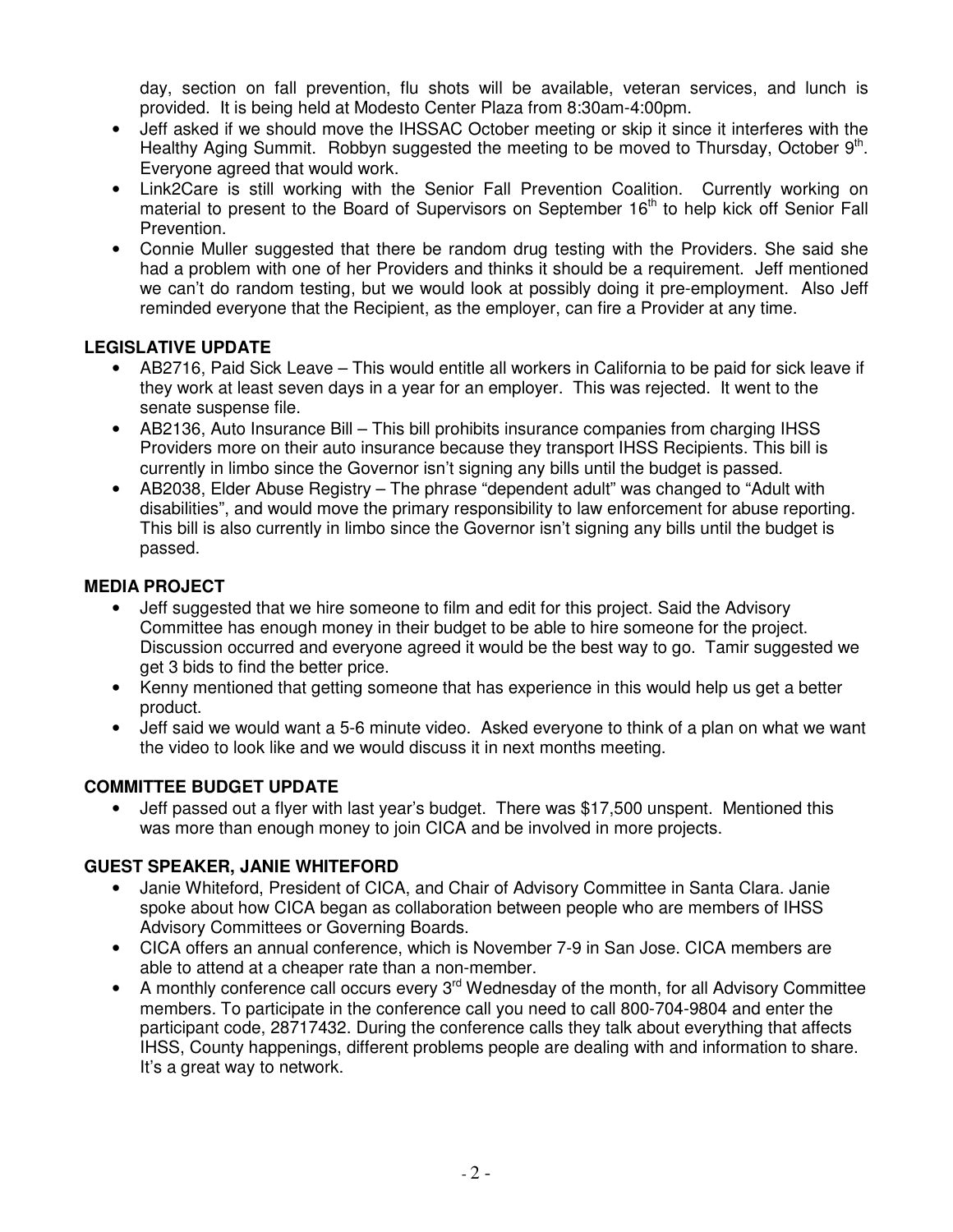- Janie spoke about how to become a member. Memberships are open to any Advisory Committee and it costs \$2,000. The cost covers the conference calls, outreach, marketing, hired administrative help and the newsletter.
- CICA has a website, www.CICAIHSS.ORG that lists their bylaws, board member information, and minutes from the conference calls. They are looking to update the site with a members only area soon.

Meeting adjourned @ 2:24 PM, Ana Enes, Recorder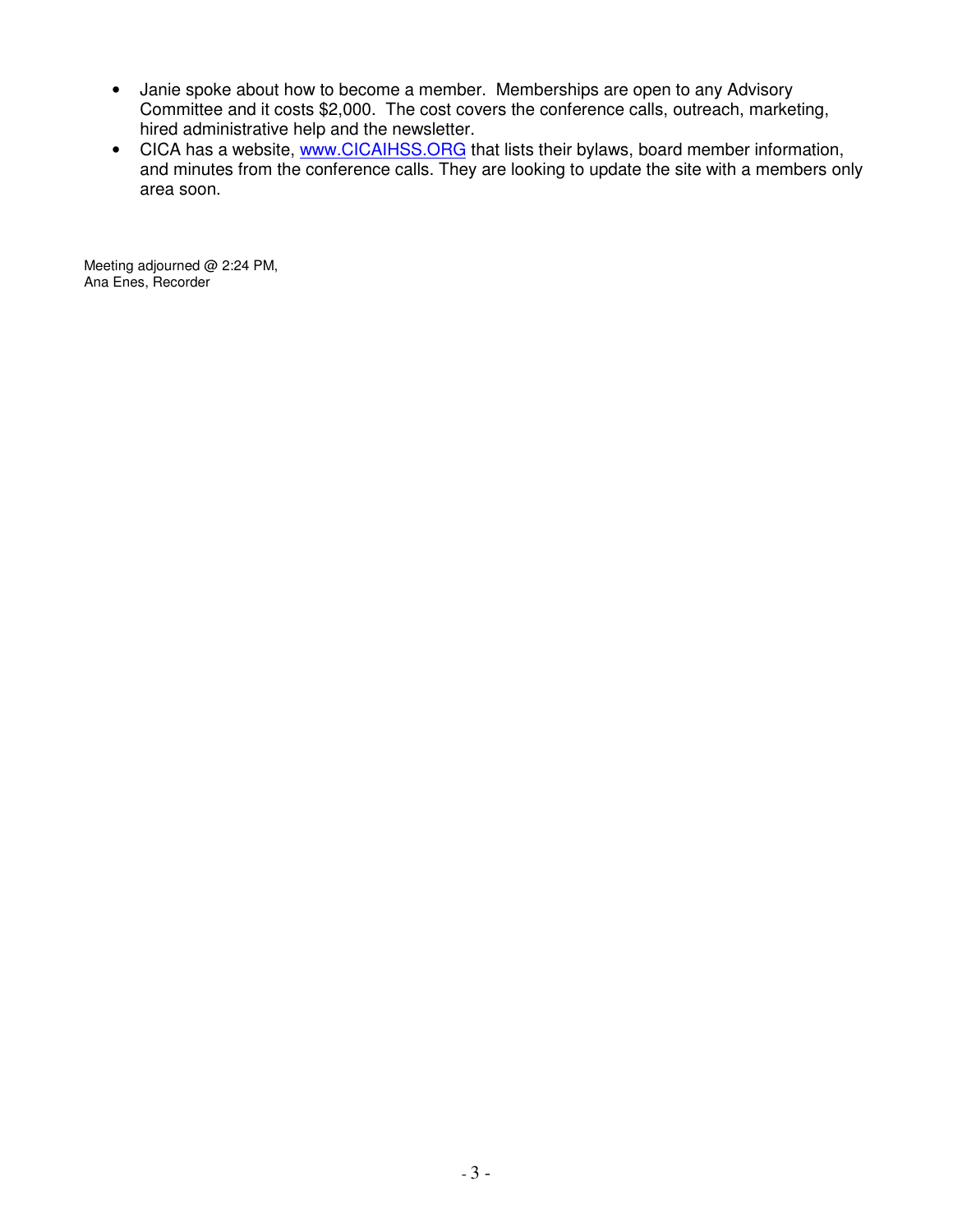

the newsletter of CICA, the California In-Home Supportive Services Consumer Alliance

# A Message from the CICA President

#### Dear Fellow IHSS Advisory Committee and Governing Board Members:

Happy belated New Year to all and what a busy IHSS New Year it has turned out to be!

This CICA newsletter is primarily focused on the proposed California State budget and its potential effect on IHSS services. As Advisory Committee and Governing Board members it is very important that you educate yourselves on these proposed IHSS cuts, the effect they will have on IHSS services for consumers and providers, and how you can make a real difference.

Read this issue to learn more about how you can help raise awareness about the vital role of IHSS in our communities. CICA members and supporters have generously contributed articles that I am sure you will find helpful in your work as Advisory Committee and Governing Board members.

Our monthly statewide CICA conference calls are also a great source of information about these potential IHSS cuts. We also discuss other issues affecting IHSS in the state such as Quality Assurance, Advisory Committee/Governing Board development, IHSS Training, and other important concerns. Advisory Committee members also share what is going on in their local areas that might be useful and effective in your county. We have changed our conference call days to the third Wednesday of every month at 10AM. Please join our CICA email list to receive notice about these calls by contacting Heidi Cartan at hcartan@well.com

For up-to-the-minute information on IHSS, the budget process and cuts, and other services affecting seniors and people with disabilities I strongly recommend that you visit the CDCAN website at www.cdcan.us and get on Marty Omoto's list serve today. Remember, as an Advisory Committee member you are only as effective as your knowledge and information about IHSS grows.

In the next several months, CICA will be sponsoring one day educational trainings in each of our regions about the proposed IHSS budget cuts. Please watch for these dates and training locations. On behalf of the CICA Executive Committee I encourage all Advisory Committee and Governing Board members to participate.



Janie Whiteford

This issue of the CICA newsletter is dedicated to our friend and fellow advocate, Bob Roberts. As many of you know, Bob passed away recently and this loss is felt widely. including among the CICA leadership, where Bob volunteered as treasurer on our Executive Committee. Bob worked hard to develop CICA and he believed strongly in CICA's mission. He helped to shape our earliest efforts. Bob's vision for CICA's future as an effective, useful collaboration between all Advisory/Governing Board members across California guides us onward.

# In This Issue

| Newsletter Editor's Greeting2 |
|-------------------------------|
|                               |
|                               |
| What Consumers Can Do 3       |
| The Telethon Mentality 4      |
| Local Update-Napa County 5    |

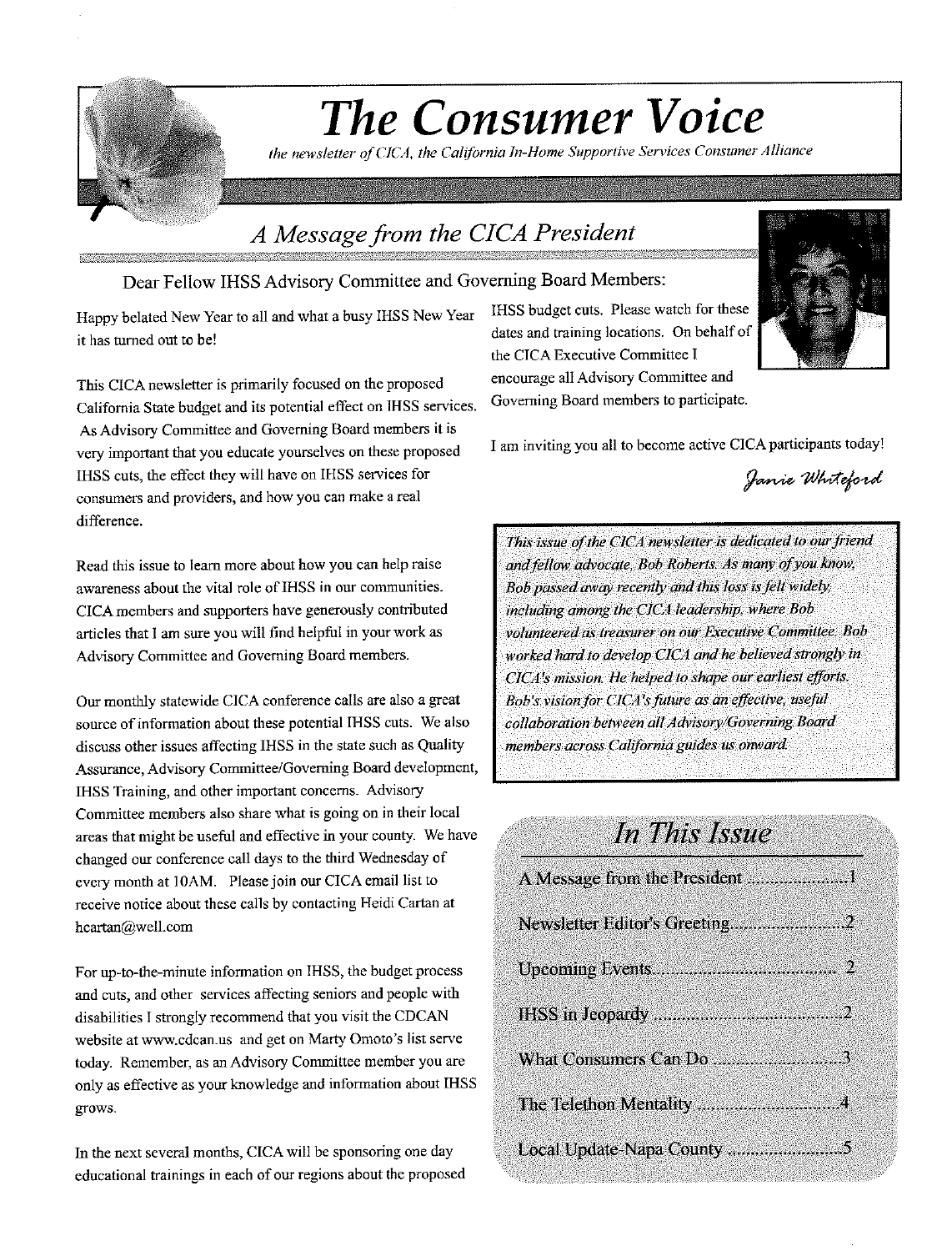#### **UPCOMING EVENTS**

Mark Your Calendar!

#### **2008 COORDINATED LEADERSHIP CONFERENCE**

"No Time Like the Present:Strengthening Alliances" a joint aging and disability conference April 15-17; Wyndham Hotel, San Jose, CA www.c4a.info

#### **RESPECT-ABILITY Conference 2009**

Thinking Outside the Box: **Identifying and Sharing Effective Strategies and Best** Practice Models to Achieve the Disability Rights Agenda. March 7 & 8, LAX Marriott, **Los Angeles** www.respectabilitycoalition.org

#### **Legislative Budget Meetings**

and other legislative subcommittee meetings dealing with IHSS issues in CA. For up to the minute information visit www.cdcan.us and sign-up for Marty Omoto's very informative email notices.

# **DISABILITY CAPITOL ACTION DAY**

May 15, 2008 Sacramento, CA **Capitol Building Disabilities Action Coalition** www.cfilc.org

#### Greetings to CICA Membership,

My name is Petrita Powers. I'm from the Sacramento County Advisory Committee and I am honored to have been appointed chairperson to the CICA newsletter "The Consumer Voice." I look forward to working with you promoting our cause, which is addressing senior and disability awareness, and representing the statewide IHSS Advisory Committees and Governing Boards of California. Working to ensure our right to make choices and participate fully in all aspects of society.

Beginning this year we have been faced with many challenges due to the proposed state budget cuts of 18% in IHSS in hours for domestic/related services and cost of living cuts. I would like to invite and encourage the CICA membership to get involved in sharing your stories by writing letters of testimony. Stories concerning hardships that will harm your well being and quality of life if these proposed cuts become a reality need to be told.

I close with a challenge to you, the CICA membership. A challenge to let us know what you are doing in your counties and regions to organize, educate, inform, and stand up to these threats and make a difference. It is only with your participation that our membership can send a loud message to our legislative leaders and help them hear our voice!

Respectfully,

Petrita Powers, CICA Newsletter Chair

### **IHSS** in Jeopardy

he news is bad for the state  $\mathbf 1$  budget...again. The projected state budget deficit is \$14 billion and climbing. In response, Governor Schwarzenegger has proclaimed that we are facing a budget crisis and signed an emergency proclamation to force the legislature to act on the

budget. The Governor is asking the legislature to reduce funding for most state departments and programs by 10 percent with so-called



"across-the-board" cuts.

The IHSS program was not spared by the Governor. He is proposing to permanently cut the IHSS program by reducing domestic and related services by 18% percent effective on July 1, 2008. "Domestic and related services"

is the term used by bureaucrats to describe essential IHSS services which include meal preparation, meal cleanup, house cleaning, laundry, shopping and errands. The 18% cuts are so pervasive they would affect 96% of IHSS consumers and will have

> significant negative impacts for consumers' health and safety.

The underlying premise from the Administration is that IHSS "family providers" will continue

to provide these services for no pay.

"Family providers" includes relatives who do not live with the consumer, who have no obligation to work for free, and who are doing this work instead of other work which might pay more. This cut will result in a loss of workers available, a higher rate of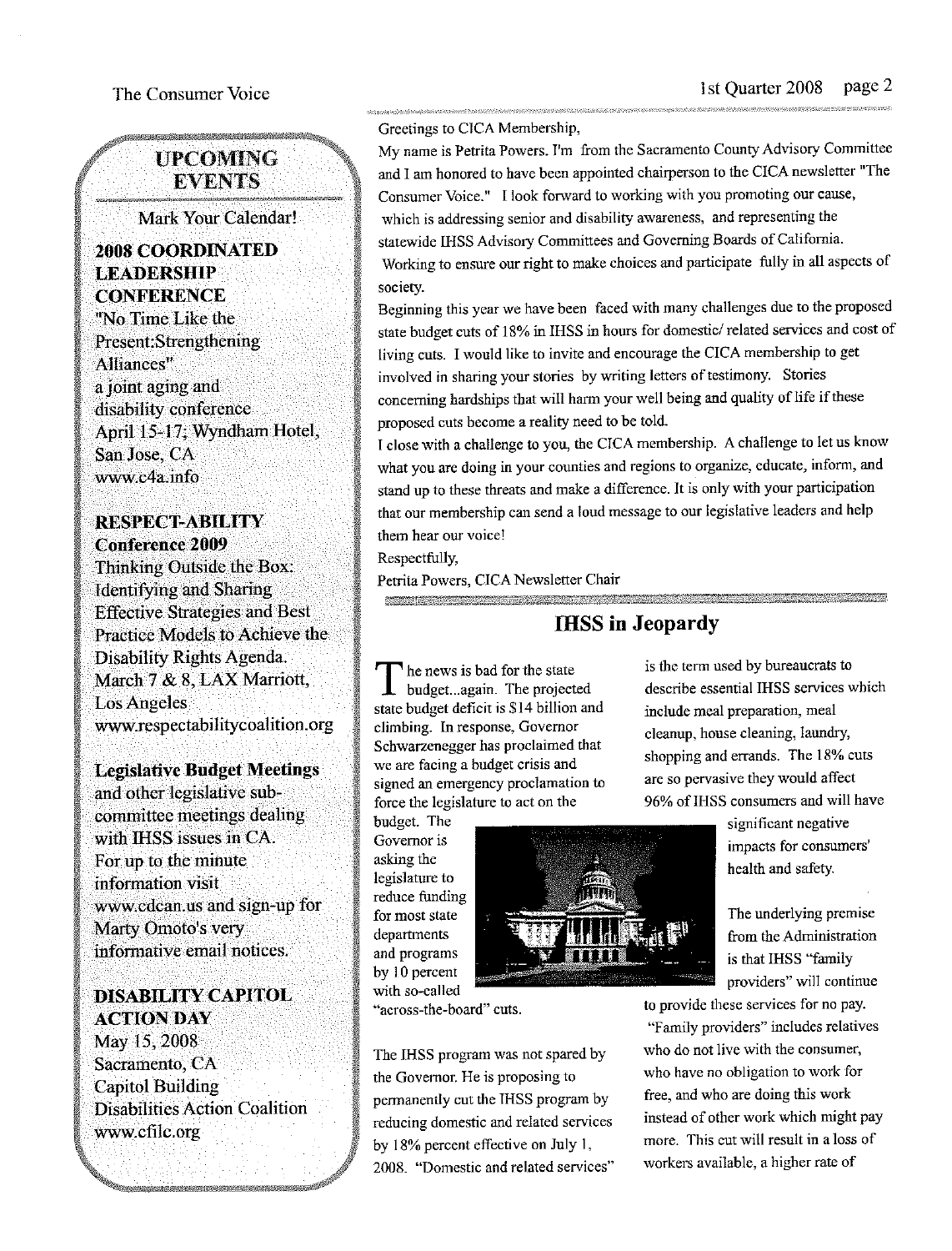worker turnover, a loss of services, and very likely a reduction in the quality of care. Many providers in the IHSS program already live in poverty and many are eligible for food stamps, and few have access now to health insurance.

The proposed cut is a double-hit on IHSS consumers who have already had their hours reduced to take into account shared living arrangements. When the consumer lives with a roommate or attendant, the assessment of need for domestic and related services is prorated and reduces the number of hours approved for domestic and related services.

The proposed IHSS cuts also contradict the recent state-funded IHSS Quality Assurance program and its Hourly Task Guidelines. Many consumers will fall below the minimum number of hours needed to remain safely in their homes. Those guidelines, along with new

training of social workers, was designed to accurately and consistently assess service needs and assign appropriate hours of IHSS service. This proposed 18% cut to domestic and related services completely undermines the entire concept of conducting individual assessments to provide sufficient hours to "ensure the health, safety, and independence of the recipient".

The Administration indicates that they intend to implement this reduction statewide for all consumers with domestic and related services on July 1, 2008 if the statutory changes are made by the legislature. The 18% cut would then be made automatically by the Case Management Information & Payrolling System (CMIPS). IHSS assessments will continue on an individualized basis by county social workers.

Solving the budget gap in California requires a balanced solution. This is a large state, with the largest population in the United States, and an economy that, if it were a country's, would be the sixth or seventh largest in the world. The budget problem can't be solved by cuts alone, because state program reductions of such a magnitude hurt the people most who can least afford them. We need a fair balancing of this deficit crisis with a combination approach that includes some revenue raising as well as targeted program cuts to non-essential services (as opposed to across the board cuts). The budget situation is not a spending crisis; it's a revenue crisis. We do not believe that the health and welfare of seniors and people with disabilities, as well as the providers who provide essential home care services, should be compromised in order to balance the budget.

## Karen Keeslar

United Domestic Workers Consultant

# **Town Hall Meetings: What Consumers Can Do**

The front page headline of the<br>Oakland Tribune was "Care cuts may hit home hard." The date was April 8, 2004. The two Tribune photos were of mothers with their children, each with severe disabilities, in the audience of a Town Hall meeting held in downtown Oakland to inform the community of the recently elected Governor's proposal to cut IHSS worker wages and benefits and to eliminate State funding for public authorities.

Close to 450 IHSS consumers and workers, their family members, and community advocates attended that town hall meeting sponsored by ADAPT and

the Public Authority for IHSS in Alameda County. They heard details about the proposed cuts and heard from people whose lives would be affected. Senator Don Perata, other State legislators and their staff, and members of the Alameda County Board of Supervisors spoke in opposition to the proposed cuts. Dozens of those who attended were able to have their stories recorded in a DVD later sent to the Governor and State legislators. Radio, newspaper, and television crews conducted interviews that made the evening news.

Statewide advocacy by consumers, labor and groups such as CAPA and CICA, which included town hall meetings in other counties, rallies, visits and letters to legislators, and testimony at State budget hearings combined to influence the State legislature to reject the proposed cuts.



Herb Meyer speaking with Don Perata (L), Fabian Nunez (Center)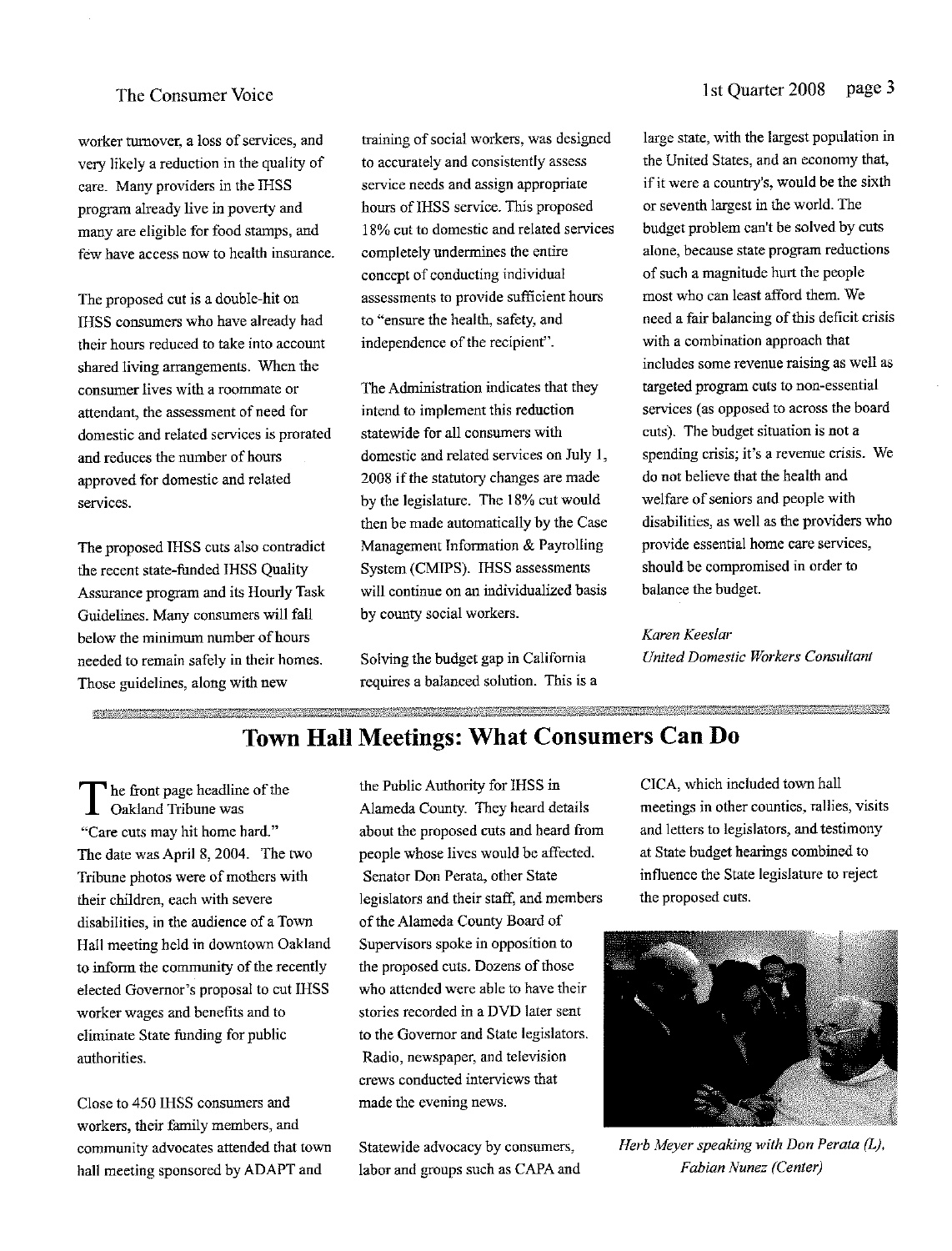Can individuals or small organizations use town hall meetings to educate, advocate, and influence public policy or legislation? You bet!

Although the town hall meeting in Oakland took a lot of work and cost several thousand dollars to send out a mailing, hire a huge room at a convention center, rent a sound system, provide interpreters, arrange speakers, etc., town hall meetings can be used on a smaller scale to inform the community

and to advocate. Public Authority Advisory Board members had important roles in this event, helping to plan the event, speaking to the audience, being interviewed by the media, and informing and urging their friends and neighbors to attend.

One note of caution: organizations receiving public funds are prohibited from using their resources to influence the public to support or oppose legislation, public policy, candidates or ballot measures. ADAPT, the co-

#### page 4 1st Ouarter 2008

sponsor of the town hall meeting, was able to urge the public to oppose the cuts.

Examples of written materials (such as a press release, a mailer to the community, Powerpoint presentation) and a town hall checklist are available. For a copy, please visit the CICA website at www.cicaihss.org

Charles Calavan, Executive Director, Alameda County Public Authority

aced with the prospect of another year battling with an insensitive administration, many things need to be considered to improve our effectiveness. One of the most important things we can do as consumer advocates is change the public perception of the disability community.

The key principle behind the public authority advisory committees is for consumers to have an active, informed voice in the design and implementation of services that affect us daily. We must have a similar sense of empowerment when we are represented in the media.

The reality is that the disability community is as diverse as any of the groups that comprise our society. Unfortunately, our history has been one of being too-often portrayed in terms of being helpless and somewhat pathetic. I have described this as "the telethon mentality". Using that description no doubt results from me having muscular

# **The Telethon Mentality**

dystrophy, and watching Jerry Lewis year after year play on the public's sympathy to raise money. Losing our dignity should never be a requirement to receive the funding needed to provide services that are necessary for our survival.

We must continue to build upon our community's greatest victories of the last 35 years--the independent living movement, the Americans with Disabilities Act of 1990, and the Supreme Court's 1999 Olmstead Decision. We must actively work with representatives of print and electronic media to educate them on the diversity of the disability community and the depth of the issues which affect us. Most importantly, we must take charge of our own destinies by utilizing the internet to develop our own message and represent ourselves in a manner which will lead to a better understanding of our population. By better informing the

public of the cost effectiveness and value of IHSS, we can increase their participation and support in our attempts to strengthen the program.

As CICA reformats its web site. I hope to see a greater opportunity for IHSS consumers to have a forum (including blogs) in which we can express our opinions and strengthen our message. As we move forward in the 21st century, we need to move away from our community's history of institutionalization and being portrayed as "patients". The greater public needs to finally understand that limits of our physical functioning should never result in limits of our capabilities to be dignified, productive members of society.

John Wilkins, Co-chair of the Quality Homecare Coalition

"There are only four kinds of people in the world: those who have been caregivers; those who are currently caregivers; those who will be caregivers; those who will need caregivers." Rosalynn Carter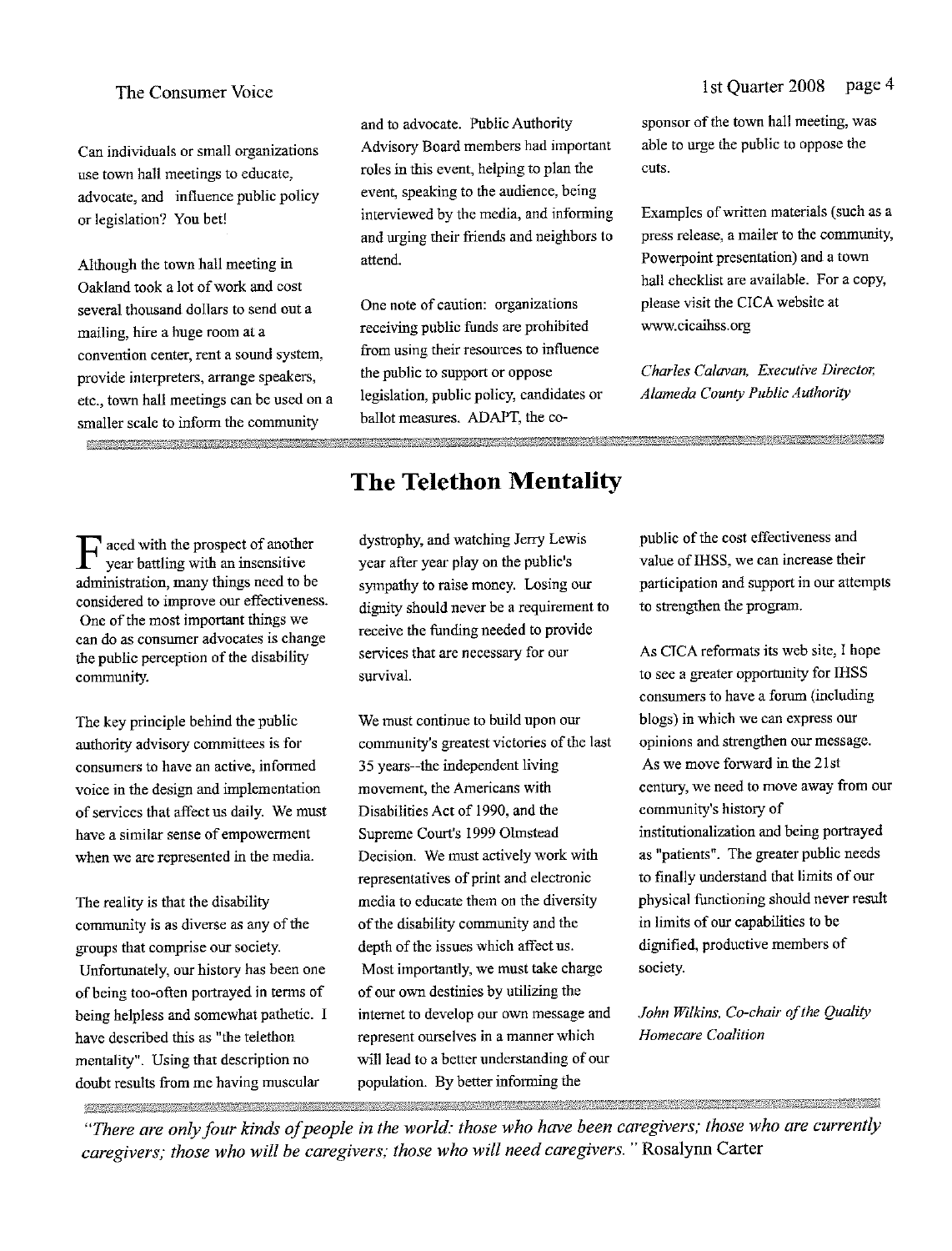#### **CTCA MISSION STATEMENT**

California's seniors and persons living with disabilities have a right to lead empowered, independent lives. The California IHSS Consumer Alliance (CICA) is a statewide collaboration of IHSS Public **Authority Advisory Committee** and Governing Board members. CICA provides education, information and networking opportunities for members to fulfill their mandate to advise on improvements to the IHSS program. CICA also assists in developing **Advisory Committees and** Governing Boards to their highest

potential.

# **Local Update - Napa County**

n Tuesday January 08, 2008 at 9:00 A.M. the Napa County Board of Supervisors had the following item on its agenda:

"Director of Health and Human Services requests adoption of a resolution approving the In-Home Supportive Services (IHSS) rate package increasing IHSS provider wages from \$10.50 per hour to \$11.50 per hour and retaining a provision for 60 cents ner hour in health benefits."

Doug Weir, member of the IHSS Public Authority Advisory Board, received a call from a SEIU representative alerting him to this agenda item and letting him know that it seemed the Board was going to table the item for now. Doug, concerned about this possibility, went to the Board's meeting and spoke on behalf of the recipients in Napa, asking the Board of Supervisors to approve

the wage increase. Doug explained that the providers work very hard, and often don't get paid for all they do, and that they aren't even paid anything for the use of their cars when helping recipients go shopping or to doctor appointments.

The Supervisors called for a vote on the item and it was approved by all 5 Supervisors! Now let's hope the state will do its part and pay its share!

Tips from Doug:

To prepare yourself to make a comment or presentation one day to your Governing Board/Board of Supervisors' meeting, go to a meeting first as as an audience member. Watch and see how everything works. Then, when you go to discuss your item you're not as nervous! Doug Weir, Advisory Committee Member, Napa County

# **CICA Acting Executive Committee Roster**

Janie Whiteford President Santa Clara County Email: Janiewhiteford@yahoo.com

Shirley and Tiffany Adams V.P. Southern Region **Orange County** Email: Liltifsy@aol.com

> Sheila Parisena V.P. Central Region Sacramento County No email

Nancy Seyden **Executive Vice President Yolo County** Email: nkseyden@ucdavis.edu

John Stephenson V.P. Southern Region San Diego County Email: josivus@nethere.com

Petrita Powers V.P. Central Region Sacramento County Email: pwrsintl@sbcglobal.net

Janet Heinritz-Canterbury Secretary **Los Angeles County** Email: weaver1245@aol.com

Herb Meyer V.P. Northern Region Marin County Email: Maximeye@comcast.net

Heidi Cartan CICA Administrative Staff Email: hcartan@well.com

John Stansbury Consultant Email: jostansbury@earthlink.net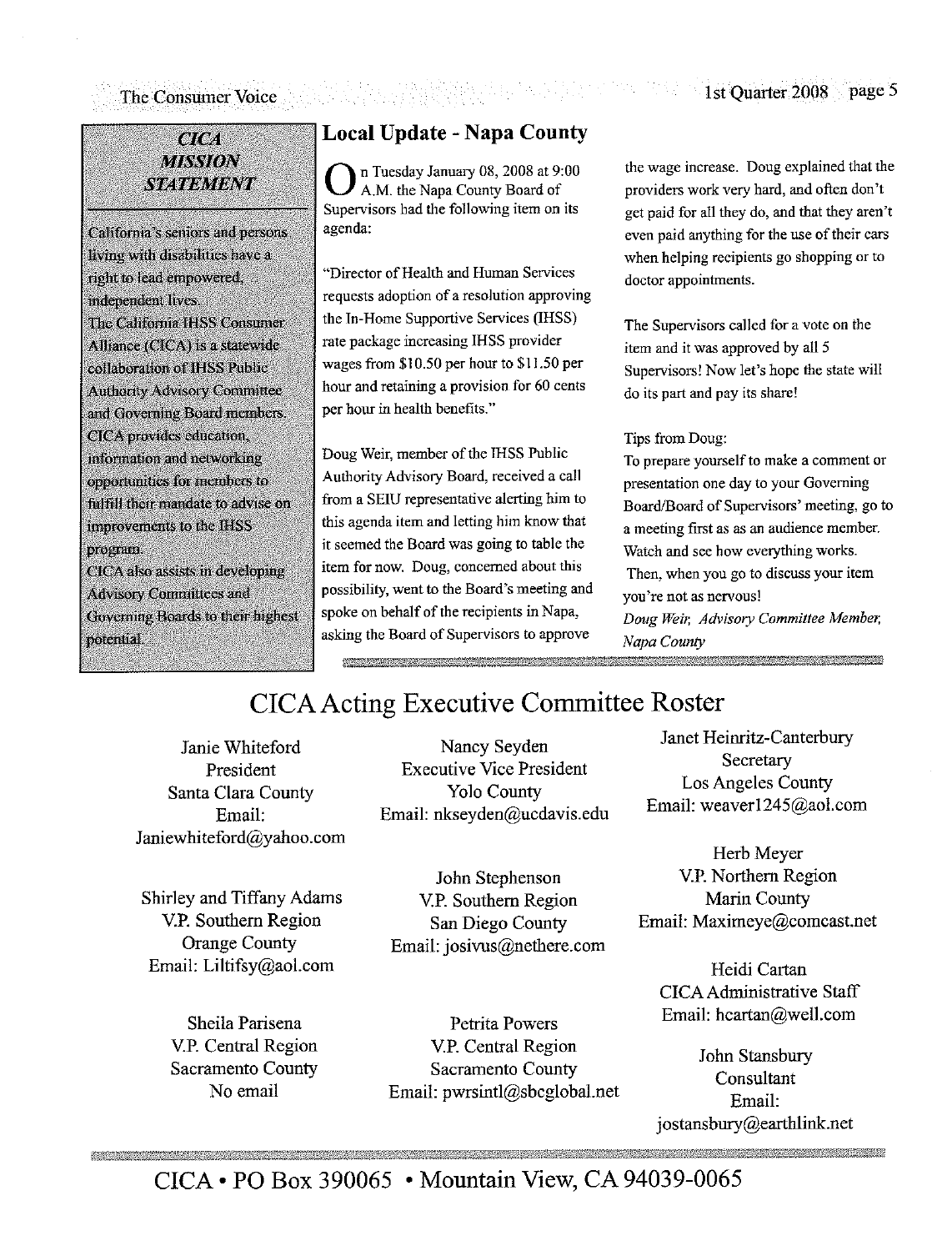

**Boards to their highest potential** Advisory Committees and Governing CICA also assists in developing improvements to the IHSS program. their mandate to advise on opportunities for members to fulfill members. CICA provides education, Committee and Governing Board empowered, independent lives. The information and networking **IHSS Public Authority Advisory California IHSS Consumer Alliance** with disabilities have a right to lead California's seniors and persons living (CICA) is a statewide collaboration of

Santa Clara County ity Advisory Boards in the different counties Member IHSS Advisory Board, when and how to act on that is happening legislatively in California and Advisory Board members to find out what happening on the state level is necessary. of California informed about what is organization formed to keep Public Authortive Services Consumer Alliance (C[CA), the " believe the California In-Home Support information..." This organization makes it easier for - Jobnn Uisprow,

> Advisory Committees or Governing Boards their communities as members of IHSS individuals throughout California who serve outgrowth of collaboration between Consumer Alliance (CICA) began as an The California In-Home Supportive Services

networking meetings, and a quarterly<br>inewsletter to IHSS Advisory Committee and conference, CICA offers an informational Governing Board members throughout the website, regional trainings, monthly members. In addition to the annual gather annually to share information, learn state in their roles as Advisory Committee more about the IHSS program, and improve members statewide have been invited to Starting with the first IHSS Advisory that founded IHSS Public Authorities. County in 2002, Advisory Committee Committee conference held in Santa Clara under Assembly Bill 1682, the legislation IHSS Advisory Committees are mandated

# **CICA Executive Committee**

Clara County Advisory Board Janie Whiteford - President Santa

mittee President Yolo County IHSS Advisory Com-Nancy Seyden - Executive Vice-

County IHSS Advisory Committee Vice President, Southern Region Orange Shirley Adams and Tiffany Adams-

Advisory Committee Cynthia Calderon - Vice President, Northern Region Humboldt County IHSS

Council of Los Angeles County Secretary Personal Assistance Services Janet Heinritz-Canterbury, M.S.W -

Board Region Marin County IHSS Governing Herb Meyer - Vice President, Central

County sistance Services Council of Los Angeles Chris Otero - Treasurer Personal As-

Southern Region San Diego IHSS Advisory John Stephenson Vice President

call. networking meeting via conference information or call (408) 356-6034 We invite you to join CICA's monthly Email info@cica-ihss.org for